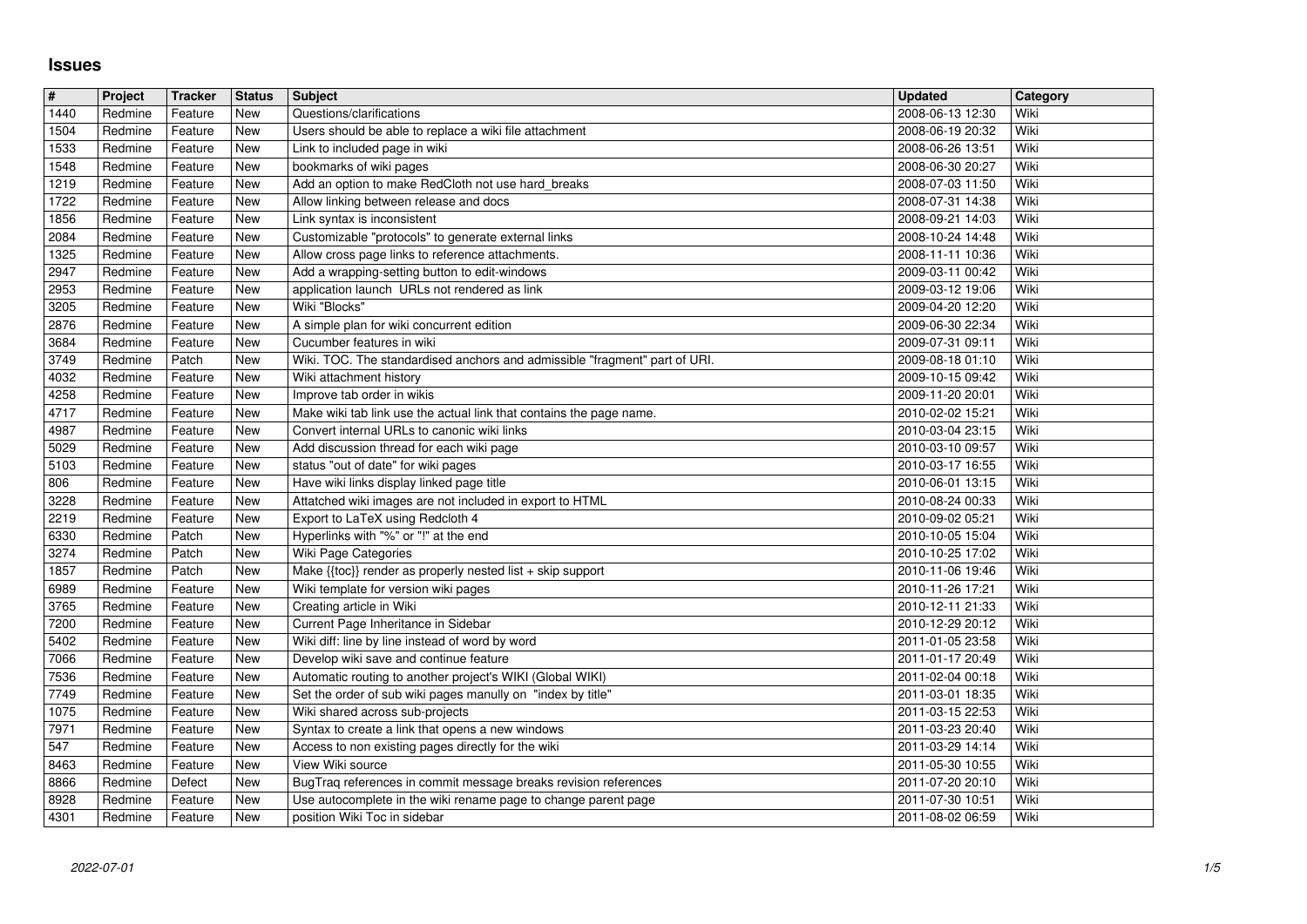| $\overline{\mathbf{H}}$ | Project            | <b>Tracker</b>     | <b>Status</b>            | <b>Subject</b>                                                                                                                                               | <b>Updated</b>                       | Category     |
|-------------------------|--------------------|--------------------|--------------------------|--------------------------------------------------------------------------------------------------------------------------------------------------------------|--------------------------------------|--------------|
| 9091<br>9115            | Redmine<br>Redmine | Defect<br>Feature  | New<br>New               | CSS bug: fixed .header height cuts long breadcrumbs making them unusable<br>special lists of wiki-pages                                                      | 2011-08-19 14:22<br>2011-08-24 11:43 | Wiki<br>Wiki |
| 9096                    | Redmine            | Patch              | <b>New</b>               | Fix redirection to non-latin wiki pages after logon                                                                                                          | 2011-08-24 18:25                     | Wiki         |
| 9315<br>1700            | Redmine<br>Redmine | Feature<br>Patch   | <b>New</b><br><b>New</b> | Wiki Page as MS OneNote<br>Support for extra macros to help in move from trac                                                                                | 2011-09-24 16:56<br>2011-12-05 10:20 | Wiki<br>Wiki |
| 9114                    | Redmine            | Feature            | <b>New</b>               | List incoming links in wiki-pages                                                                                                                            | 2011-12-07 16:44                     | Wiki         |
| 6845                    | Redmine            | Feature            | <b>New</b>               | Add a real title field for wiki pages                                                                                                                        | 2011-12-08 12:08                     | Wiki         |
| 9733<br>1187            | Redmine<br>Redmine | Feature<br>Feature | <b>New</b><br>New        | WIKI macro to insert database query result as wiki table<br>Relate a Wiki page to a project module.                                                          | 2011-12-13 10:47<br>2012-01-05 17:50 | Wiki<br>Wiki |
| 10035                   | Redmine            | Feature            | <b>New</b>               | Include sub-projects in the breadcrumb                                                                                                                       | 2012-01-20 14:18                     | Wiki         |
| 9482<br>10407           | Redmine<br>Redmine | Feature<br>Feature | <b>New</b><br><b>New</b> | Wiki - minor change without notification<br>Wiki page has a tree weight                                                                                      | 2012-03-08 16:48<br>2012-03-08 17:11 | Wiki<br>Wiki |
| 10406                   | Redmine            | Feature            | <b>New</b>               | Wiki tree bulk edit                                                                                                                                          | 2012-03-08 17:35                     | Wiki         |
| 9266                    | Redmine            | Defect             | <b>New</b>               | comments field in wiki_content table does not be updated and displayed correctly                                                                             | 2012-05-03 08:02                     | Wiki         |
| 1087<br>10729           | Redmine<br>Redmine | Feature<br>Feature | <b>New</b><br><b>New</b> | Commenting system on wiki<br>Embedded wiki pages should have their headings editable from the embedding page                                                 | 2012-05-03 08:08<br>2012-05-03 11:37 | Wiki<br>Wiki |
| 6188                    | Redmine            | Feature            | <b>New</b>               | Ability to link Wiki page specific version                                                                                                                   | 2012-06-29 14:51                     | Wiki         |
| 4062<br>11351           | Redmine<br>Redmine | Feature<br>Feature | New<br>New               | Wiki: Feature request: Auto-replace text with another user-defined<br>Extract code snippets from a project's VCS directly into the wiki                      | 2012-07-06 21:02<br>2012-07-09 13:11 | Wiki<br>Wiki |
| 11813                   | Redmine            | Defect             | <b>New</b>               | Export as PDF has another output than Export as HTML                                                                                                         | 2012-09-11 15:20                     | Wiki         |
| 11978<br>12051          | Redmine<br>Redmine | Feature<br>Feature | <b>New</b><br><b>New</b> | Wiki pages for groups or wiki pages section with separate ACL<br>Wiki variables                                                                              | 2012-09-28 03:03<br>2012-10-12 23:13 | Wiki<br>Wiki |
| 480                     | Redmine            | Feature            | New                      | Wiki: Support categories tagging and autolisting                                                                                                             | 2012-12-05 03:02                     | Wiki         |
| 12616<br>12875          | Redmine<br>Redmine | Defect<br>Feature  | <b>New</b><br><b>New</b> | Macros in sidebar do not show correct information.<br>Wiki links to Overview/Activity/Roadmap/Issues/Documents/Files/News/Forums/etc of a particular project | 2012-12-17 16:04<br>2013-01-20 21:34 | Wiki<br>Wiki |
| 3027                    | Redmine            | Defect             | <b>New</b>               | Wiki start page shouldn't be capitalized automatically                                                                                                       | 2013-02-06 10:34                     | Wiki         |
| 13294                   | Redmine            | Feature            | <b>New</b>               | More powerful includes                                                                                                                                       | 2013-02-26 13:37                     | Wiki         |
| 13369<br>1439           | Redmine<br>Redmine | Feature<br>Feature | <b>New</b><br><b>New</b> | Hidden wiki text that can be view-ed with adequate rights<br>Interlinking between wiki and issues                                                            | 2013-03-10 14:19<br>2013-03-18 05:46 | Wiki<br>Wiki |
| 13615                   | Redmine            | Feature            | <b>New</b>               | Back (or HEAD) link in Wiki history page.                                                                                                                    | 2013-03-27 21:02                     | Wiki         |
| 3933<br>656             | Redmine<br>Redmine | Feature<br>Feature | <b>New</b><br><b>New</b> | Add docbook export to wiki<br>Roadmap with wiki page                                                                                                         | 2013-10-05 16:02<br>2013-12-17 20:44 | Wiki<br>Wiki |
| 1208                    | Redmine            | Feature            | <b>New</b>               | Restructured text support for the wiki                                                                                                                       | 2013-12-19 04:10                     | Wiki         |
| 15826                   | Redmine            | Defect             | <b>New</b>               | Unable to edit some Wiki pages                                                                                                                               | 2014-01-08 20:15                     | Wiki         |
| 15911<br>15982          | Redmine<br>Redmine | Feature<br>Patch   | <b>New</b><br>New        | Back to top in Wiki<br>Inconsitent wiki history functionaility                                                                                               | 2014-01-20 16:17<br>2014-02-07 10:31 | Wiki<br>Wiki |
| 15885                   | Redmine            | Defect             | New                      | Redirection of a wikipage with a %-sign seems to be broken                                                                                                   | 2014-02-21 13:22                     | Wiki         |
| 16323<br>16469          | Redmine<br>Redmine | Feature<br>Feature | <b>New</b><br>New        | Wiki Page Export as md file.<br>Make Diff possible for all revisions                                                                                         | 2014-03-12 07:53<br>2014-03-31 09:19 | Wiki<br>Wiki |
| 14115                   | Redmine            | Feature            | New                      | Wiki enhancements: parent page and ajax                                                                                                                      | 2014-04-24 14:19                     | Wiki         |
| 16729<br>17072          | Redmine<br>Redmine | Feature<br>Feature | New<br>New               | properties of issue dynamically available in wiki<br>Integration redmine wiki with yUML syntax                                                               | 2014-05-01 10:31<br>2014-06-04 18:44 | Wiki<br>Wiki |
| 2782                    | Redmine            | Feature            | New                      | Save + Continue or AJAX save POST                                                                                                                            | 2014-06-25 15:03                     | Wiki         |
|                         |                    |                    |                          |                                                                                                                                                              |                                      |              |
|                         |                    |                    |                          |                                                                                                                                                              |                                      |              |
|                         |                    |                    |                          |                                                                                                                                                              |                                      |              |
|                         |                    |                    |                          |                                                                                                                                                              |                                      |              |
|                         |                    |                    |                          |                                                                                                                                                              |                                      |              |
|                         |                    |                    |                          |                                                                                                                                                              |                                      |              |
|                         |                    |                    |                          |                                                                                                                                                              |                                      |              |
|                         |                    |                    |                          |                                                                                                                                                              |                                      |              |
|                         |                    |                    |                          |                                                                                                                                                              |                                      |              |
|                         |                    |                    |                          |                                                                                                                                                              |                                      |              |
|                         |                    |                    |                          |                                                                                                                                                              |                                      |              |
|                         |                    |                    |                          |                                                                                                                                                              |                                      |              |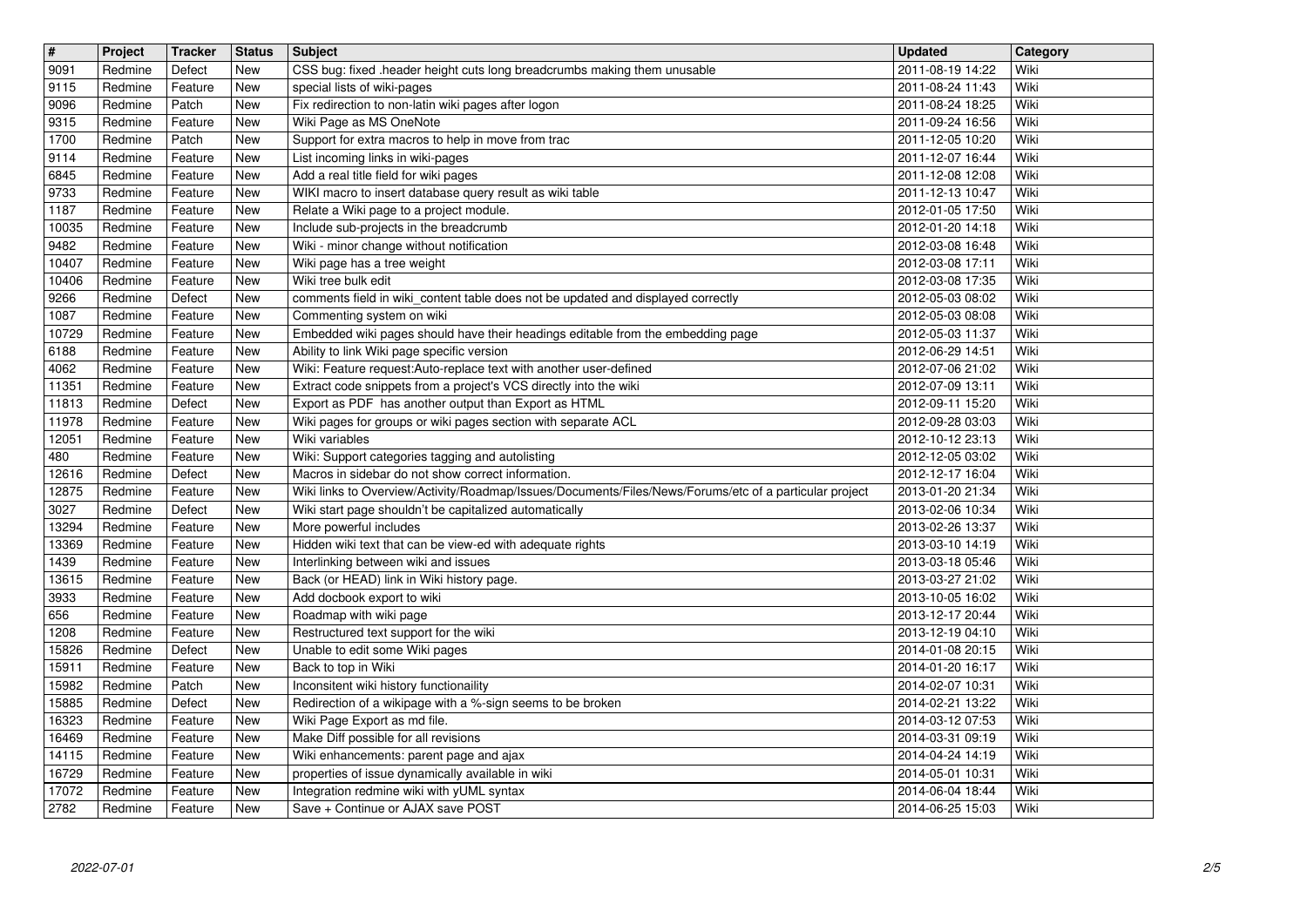| $\overline{\mathbf{H}}$<br>17093 | Project<br>Redmine | <b>Tracker</b><br>Feature | <b>Status</b><br>New | <b>Subject</b><br>Roll Based Wiki Permissions                                                                                                                         | <b>Updated</b><br>2014-07-03 06:23   | Category<br>Wiki |
|----------------------------------|--------------------|---------------------------|----------------------|-----------------------------------------------------------------------------------------------------------------------------------------------------------------------|--------------------------------------|------------------|
| 17511                            | Redmine            | Defect                    | New                  | Wiki URL 404 when using markdown                                                                                                                                      | 2014-08-24 00:04                     | Wiki             |
| 17894<br>17238                   | Redmine<br>Redmine | Feature<br>Feature        | New<br>New           | Collapse macro parameter to uncollapse by default<br>Searching parsed wiki content - Cache option for Wiki pages                                                      | 2014-09-17 11:03<br>2014-09-26 11:25 | Wiki<br>Wiki     |
| 17797                            | Redmine            | Feature                   | New                  | If no wiki pages have been created, wiki tab should return something more informative than 404                                                                        | 2014-10-03 14:16                     | Wiki             |
| 2355<br>18042                    | Redmine<br>Redmine | Feature<br>Feature        | New<br>New           | add a link to diff page to wiki item in activity page<br>Link to a specific repository in another project                                                             | 2014-10-07 01:53<br>2014-10-07 13:17 | Wiki<br>Wiki     |
| 18243                            | Redmine            | Feature                   | New                  | Display list of page attachments in edit mode                                                                                                                         | 2014-10-30 16:12                     | Wiki             |
| 18257<br>18656                   | Redmine<br>Redmine | Feature<br>Feature        | New<br><b>New</b>    | Allow wiki macros to define the markup used for their documentation<br>Markdown links priority                                                                        | 2014-11-14 03:49<br>2014-12-16 15:20 | Wiki<br>Wiki     |
| 18825                            | Redmine            | Defect                    | <b>New</b>           | WikiPage object miss included pages attachments                                                                                                                       | 2015-01-13 14:39                     | Wiki             |
| 2698<br>3074                     | Redmine<br>Redmine | Feature<br>Feature        | New<br>New           | Wiki Auto-Save currently editing page<br>Indention in Wiki of headings and corresponding content based on heading-depth                                               | 2015-01-14 09:50<br>2015-01-27 20:24 | Wiki<br>Wiki     |
| 1226<br>3879                     | Redmine<br>Redmine | Feature<br>Feature        | New<br>New           | query results on wiki pages<br>"What Links Here" in right hand column                                                                                                 | 2015-02-12 21:16<br>2015-04-07 18:17 | Wiki<br>Wiki     |
| 19826                            | Redmine            | Feature                   | New                  | Add calendar in wiki pages                                                                                                                                            | 2015-05-13 15:04                     | Wiki             |
| 20126<br>10568                   | Redmine<br>Redmine | Feature<br>Feature        | New<br>New           | Index by date: Show the current a revision number and add a link to show the diff<br>Real-Time Collaborative Editor Wiki                                              | 2015-06-18 15:22<br>2015-07-14 05:17 | Wiki<br>Wiki     |
| 20435                            | Redmine            | Feature                   | New                  | Search wiki in specific languages                                                                                                                                     | 2015-07-30 01:26                     | Wiki             |
| 20426<br>20356                   | Redmine<br>Redmine | Feature<br>Defect         | New<br>New           | Access to User Account Data from wiki to generate automatic lists in wiki by macro "TaggedUserAccounts"<br>Wiki gets destroyed after rename                           | 2015-08-27 10:14<br>2015-09-07 08:23 | Wiki<br>Wiki     |
| 4372                             | Redmine            | Feature                   | New                  | Wiki include macro: Include specific revision                                                                                                                         | 2015-10-23 15:20                     | Wiki             |
| 21479<br>13559                   | Redmine<br>Redmine | Defect<br>Defect          | New<br>New           | Including a wiki page from another project does not resolve that page's links properly<br>{{toc}} remains when exporting wiki page to text                            | 2015-12-10 21:25<br>2016-01-20 13:25 | Wiki<br>Wiki     |
| 21957                            | Redmine            | Feature                   | New                  | Option ignore whitespace in Wiki diff<br>Wiki exported HTML has different CSS formatting to the original                                                              | 2016-02-05 05:05                     | Wiki<br>Wiki     |
| 4544<br>592                      | Redmine<br>Redmine | Defect<br>Feature         | New<br>New           | User Wiki Page                                                                                                                                                        | 2016-03-31 12:03<br>2016-05-10 23:04 | Wiki             |
| 16324<br>22958                   | Redmine<br>Redmine | Feature<br>Feature        | New<br>New           | Wiki export as docx file.<br>RFE: Create new 'include_once' macro that pulls in contents from included page once                                                      | 2016-05-31 10:53<br>2016-06-24 17:21 | Wiki<br>Wiki     |
| 21969                            | Redmine            | Feature                   | New                  | Add a wiki action to list (lost/hidden) pages which are not referenced in the parent page                                                                             | 2016-09-10 21:11                     | Wiki             |
| 17776<br>24602                   | Redmine<br>Redmine | Feature<br>Defect         | New<br>New           | Add an option for the wiki start page to be "index by title"<br>Exporting wiki pages in HTML fails if {{collapse}}                                                    | 2016-10-27 16:40<br>2016-12-13 16:39 | Wiki<br>Wiki     |
| 11344                            | Redmine            | Feature                   | New                  | Alternate names for Index by title/date                                                                                                                               | 2017-01-10 03:42                     | Wiki             |
| 16036<br>26303                   | Redmine<br>Redmine | Defect<br>Feature         | New<br>New           | wiki edit pencil links are sometimes missing, throwing off the other pencil edit links<br>Wiki include macro: add icons for editing and viewing an included wiki page | 2017-06-08 22:19<br>2017-06-29 13:54 | Wiki<br>Wiki     |
| 26400                            | Redmine            | Feature                   | New                  | Side by side diff view in wiki                                                                                                                                        | 2017-07-10 13:36                     | Wiki             |
| 26593<br>26974                   | Redmine<br>Redmine | Feature<br>Defect         | New<br>New           | Change language by url parameter<br>Collapse macro conflicts with header section edit buttons                                                                         | 2017-07-31 17:59<br>2017-09-15 13:27 | Wiki<br>Wiki     |
| 1106                             | Redmine            | Feature                   | New<br>New           | Embedded repository images in the wiki                                                                                                                                | 2017-10-19 01:01                     | Wiki<br>Wiki     |
| 27233<br>3806                    | Redmine<br>Redmine | Feature<br>Patch          | New                  | Improve Drop-Down list on Wiki Pages<br>Template engine                                                                                                               | 2017-10-23 18:07<br>2018-01-16 17:13 | Wiki             |
| 26530<br>20440                   | Redmine<br>Redmine | Feature<br>Defect         | New<br>New           | Links to Wiki pages of unauthorized projects should be smarter<br>Colon character on Wiki pages title doesn't work                                                    | 2018-01-17 00:48<br>2018-03-07 07:15 | Wiki<br>Wiki     |
|                                  |                    |                           |                      |                                                                                                                                                                       |                                      |                  |
|                                  |                    |                           |                      |                                                                                                                                                                       |                                      |                  |
|                                  |                    |                           |                      |                                                                                                                                                                       |                                      |                  |
|                                  |                    |                           |                      |                                                                                                                                                                       |                                      |                  |
|                                  |                    |                           |                      |                                                                                                                                                                       |                                      |                  |
|                                  |                    |                           |                      |                                                                                                                                                                       |                                      |                  |
|                                  |                    |                           |                      |                                                                                                                                                                       |                                      |                  |
|                                  |                    |                           |                      |                                                                                                                                                                       |                                      |                  |
|                                  |                    |                           |                      |                                                                                                                                                                       |                                      |                  |
|                                  |                    |                           |                      |                                                                                                                                                                       |                                      |                  |
|                                  |                    |                           |                      |                                                                                                                                                                       |                                      |                  |
|                                  |                    |                           |                      |                                                                                                                                                                       |                                      |                  |
|                                  |                    |                           |                      |                                                                                                                                                                       |                                      |                  |
|                                  |                    |                           |                      |                                                                                                                                                                       |                                      |                  |
|                                  |                    |                           |                      |                                                                                                                                                                       |                                      |                  |
|                                  |                    |                           |                      |                                                                                                                                                                       |                                      |                  |
|                                  |                    |                           |                      |                                                                                                                                                                       |                                      |                  |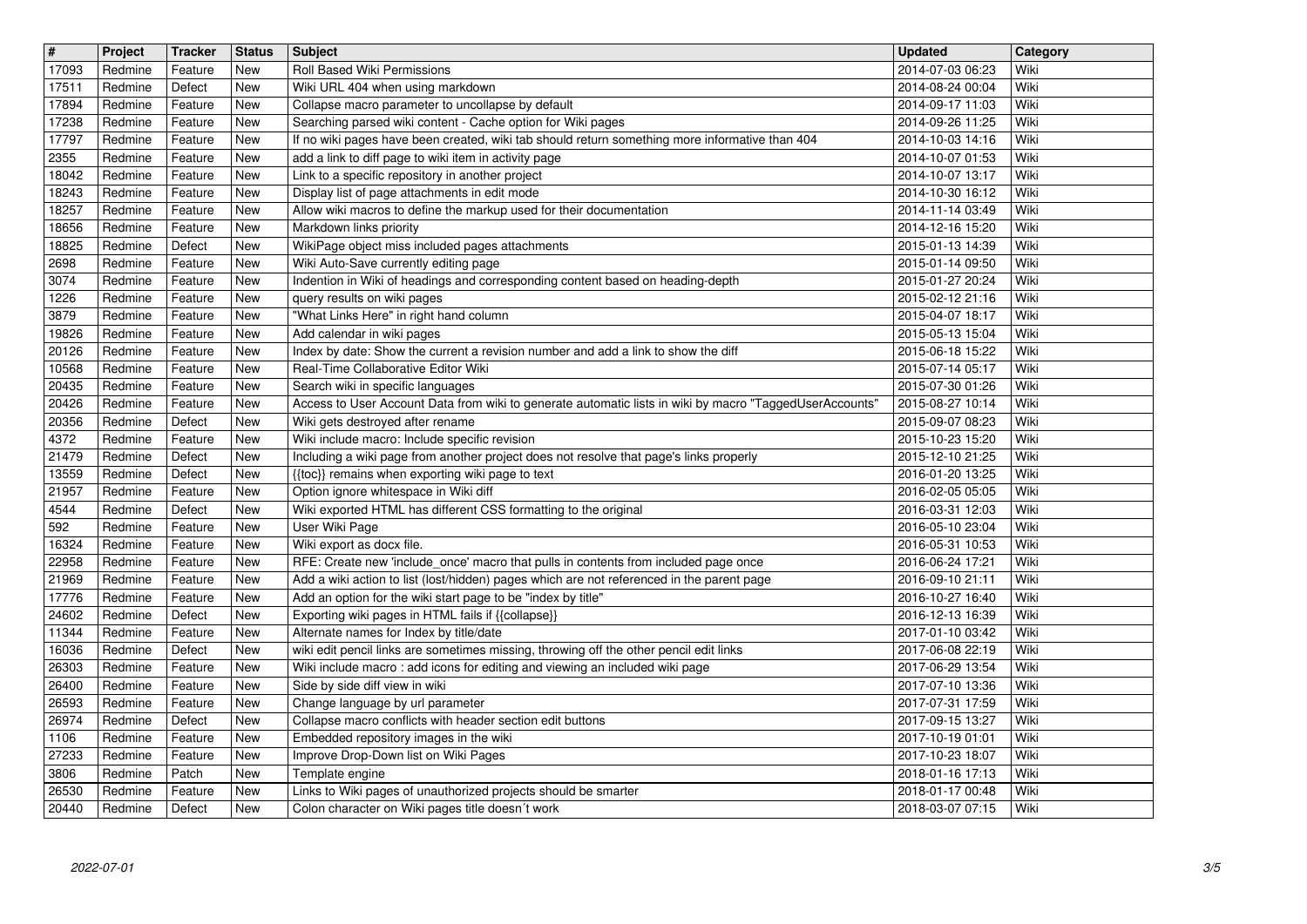| $\overline{\mathbf{H}}$<br>16252 | Project<br>Redmine | Tracker<br>Feature | <b>Status</b><br>New | Subject<br>Private wiki                                                                                                     | <b>Updated</b><br>2018-03-31 08:40   | Category<br>Wiki                               |
|----------------------------------|--------------------|--------------------|----------------------|-----------------------------------------------------------------------------------------------------------------------------|--------------------------------------|------------------------------------------------|
| 90                               | Redmine            | Feature            | New                  | Show deleted wiki pages or wiki files on the activity                                                                       | 2018-04-18 09:25                     | Wiki                                           |
| 22923<br>11697                   | Redmine<br>Redmine | Feature<br>Defect  | New<br>New           | Export Wiki to ODT<br>Problem with Wiki export to PDF / HTML / TXT - 'include' does not includes                            | 2018-06-05 17:24<br>2018-06-07 16:20 | Wiki<br>Wiki                                   |
| 29048                            | Redmine            | Feature            | New                  | Wiki page permission level                                                                                                  | 2018-06-22 17:19                     | Wiki                                           |
| 28947<br>13665                   | Redmine<br>Redmine | Feature<br>Patch   | New<br>New           | Show the existing attachments on the wiki editing page<br>atom available on wiki page footer                                | 2018-06-27 07:57<br>2018-08-27 14:39 | Wiki<br>Wiki                                   |
| 1994                             | Redmine            | Feature            | New                  | LaTEX support in Wiki, Forums and Issues                                                                                    | 2018-09-04 20:50                     | Wiki                                           |
| 29631                            | Redmine            | Feature            | New                  | Add support to include repository file content in Wiki                                                                      | 2018-09-28 15:00                     | Wiki                                           |
| 18295<br>30165                   | Redmine<br>Redmine | Feature<br>Defect  | New<br>New           | Soft delete of wiki pages<br>Non used images in Wiki pages are not easily to identify                                       | 2018-11-12 13:41<br>2018-12-09 18:38 | Wiki<br>Wiki                                   |
| 3547<br>11519                    | Redmine<br>Redmine | Feature<br>Feature | New<br>New           | Wiki include macro: add ability to include single section<br>Ability to edit wiki comments after entry saved                | 2019-02-12 11:06<br>2019-05-01 01:01 | Wiki<br>Wiki                                   |
| 31631                            | Redmine            | Feature            | New                  | Add links to child pages to wiki page                                                                                       | 2019-06-27 08:51                     | Wiki                                           |
| 31769<br>31770                   | Redmine<br>Redmine | Defect<br>Defect   | New<br>New           | $\{ \{ \text{toc} \} \}$ in $\{ \{ \text{include} ()\} \}$<br>New shortcut for in-page wiki links shows link with leading # | 2019-07-22 11:48<br>2019-07-22 14:44 | Wiki<br>Wiki                                   |
| 31838                            | Redmine            | Defect             | New                  | Improper parsing of wiki links                                                                                              | 2019-08-07 02:22                     | Wiki                                           |
| 32246<br>32381                   | Redmine<br>Redmine | Defect<br>Patch    | New<br>New           | [Redmine API] functionality to export whole wiki<br>Wiki preview : manage dynamic content                                   | 2019-10-13 22:01<br>2019-10-31 18:04 | Wiki<br>Wiki                                   |
| 31550                            | Redmine            | Defect             | New                  | Project "Version" view's "Wiki page" field is still shown, although "Wiki" module is disabled on the project                | 2019-12-08 07:34                     | Wiki                                           |
| 18669<br>2636                    | Redmine<br>Redmine | Feature<br>Feature | New<br>New           | Ability to remove Wiki (page) history<br>Feature Request: Wiki ACLs (Access control for individual pages)                   | 2020-04-01 06:49<br>2020-04-01 14:38 | Wiki<br>Wiki                                   |
| 9601                             | Redmine            | Feature            | New                  | Multi language wiki                                                                                                         | 2020-06-21 18:21                     | Wiki                                           |
| 16996<br>6401                    | Redmine<br>Redmine | Feature<br>Feature | New<br>New           | Reciprocal links (or, "Related wiki pages")<br>Make Wiki Redirects editable                                                 | 2020-07-15 17:03<br>2020-11-09 16:35 | Wiki<br>Wiki                                   |
| 13430                            | Redmine            | Defect             | New                  | :export does not force export on .xml file<br>wiki templates                                                                | 2021-06-29 07:14                     | Wiki<br>Wiki                                   |
| 2674<br>1330                     | Redmine<br>Redmine | Feature<br>Feature | New<br>New           | Copy a Wiki Page                                                                                                            | 2021-08-25 16:01<br>2021-08-25 16:06 | Wiki                                           |
| 10673                            | Redmine            | Defect             | New                  | Dot and comma in wiki pagename                                                                                              | 2021-08-28 11:57                     | Wiki<br>Wiki                                   |
| 3272<br>1213                     | Redmine<br>Redmine | Feature<br>Feature | New<br>New           | Ability to import wiki image from other wiki page<br>Allow Slashes in wiki URLs                                             | 2021-11-01 01:34<br>2021-11-24 14:09 | Wiki                                           |
| 36840<br>29649                   | Redmine<br>Redmine | Feature<br>Patch   | New<br>New           | Migrate Wiki needs an update.<br>Rake task to export wiki to HTML/PDF                                                       | 2022-03-25 21:01<br>2022-06-02 15:25 | Wiki<br>Wiki                                   |
| 5509                             | Redmine            | Feature            | New                  | Redmine.org - Turn on the issue status for % done                                                                           | 2010-05-12 05:31                     | Website (redmine.org)                          |
| 5772<br>7095                     | Redmine<br>Redmine | Feature<br>Defect  | New<br>New           | Create new status: Reviewed and ready to commit<br>Spam filter false trigger                                                | 2010-06-29 10:19<br>2010-12-10 23:08 | Website (redmine.org)<br>Website (redmine.org) |
| 8338                             | Redmine            | Feature            | New                  | Allow aithor updating of some core fields for issues on redmine.org                                                         | 2011-05-25 08:45                     | Website (redmine.org)                          |
| 8515<br>9172                     | Redmine<br>Redmine | Feature<br>Defect  | New<br>New           | Any other payment system for donations<br>New issue page should frown upon test issue submissions                           | 2011-06-03 15:49<br>2011-09-02 09:11 | Website (redmine.org)<br>Website (redmine.org) |
| 9272                             | Redmine            | Defect             | <b>New</b>           | Edit some wiki pages possible.                                                                                              | 2011-10-07 02:46                     | Website (redmine.org)                          |
| 8724<br>9828                     | Redmine<br>Redmine | Feature<br>Feature | New<br>New           | Plug-in's directory improvement<br>Add a hint about reproducing a bug in the online demo                                    | 2011-11-10 17:27<br>2011-12-16 14:25 | Website (redmine.org)<br>Website (redmine.org) |
| 9633                             | Redmine            | Defect             | New                  | Some typos on the front page.                                                                                               | 2011-12-23 13:17                     | Website (redmine.org)                          |
|                                  |                    |                    |                      |                                                                                                                             |                                      |                                                |
|                                  |                    |                    |                      |                                                                                                                             |                                      |                                                |
|                                  |                    |                    |                      |                                                                                                                             |                                      |                                                |
|                                  |                    |                    |                      |                                                                                                                             |                                      |                                                |
|                                  |                    |                    |                      |                                                                                                                             |                                      |                                                |
|                                  |                    |                    |                      |                                                                                                                             |                                      |                                                |
|                                  |                    |                    |                      |                                                                                                                             |                                      |                                                |
|                                  |                    |                    |                      |                                                                                                                             |                                      |                                                |
|                                  |                    |                    |                      |                                                                                                                             |                                      |                                                |